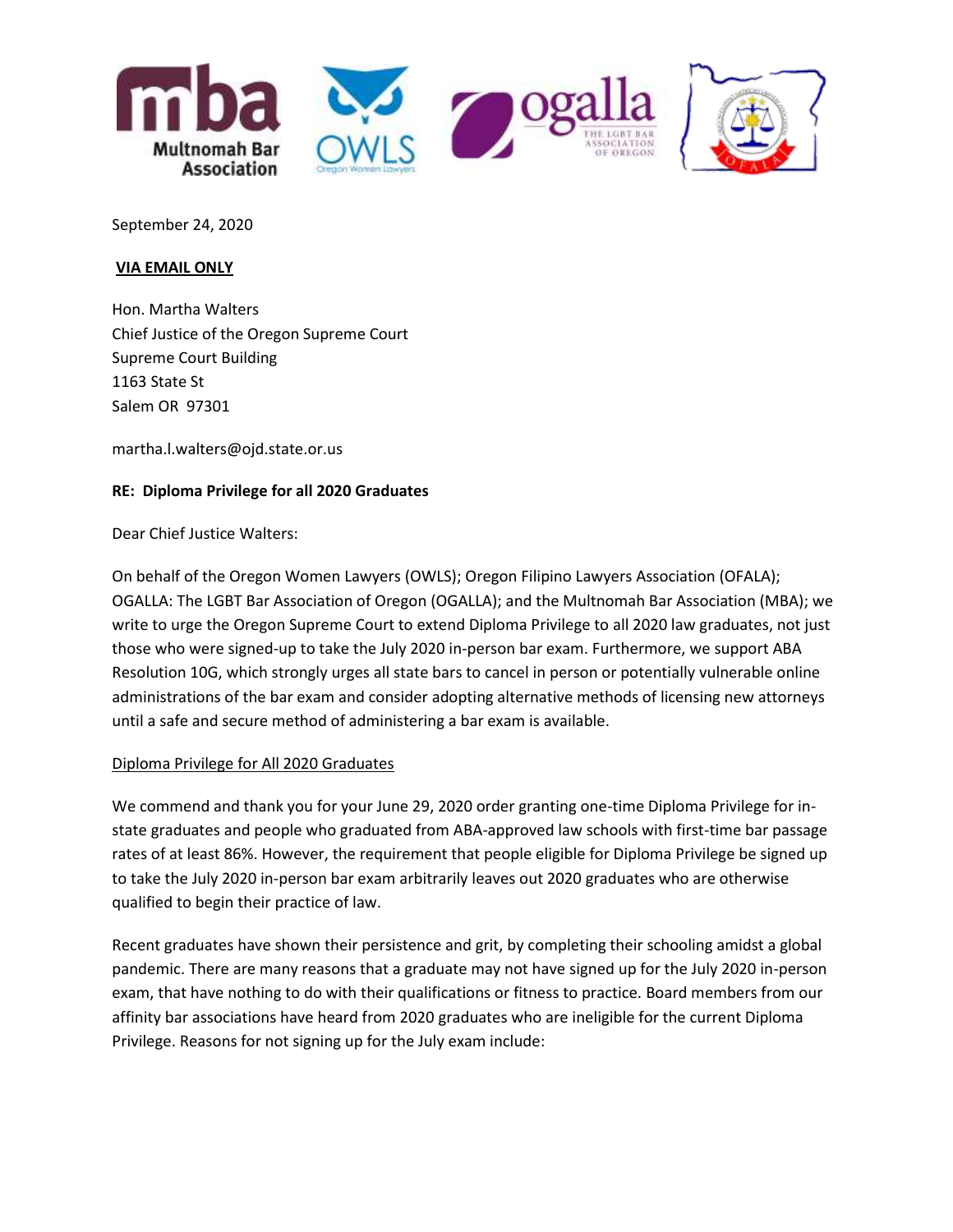- 1. Graduates with serious health concerns were reluctant to place themselves at risk by physically sitting in a large group exam setting in July. Therefore, they signed up to take bar exams in other UBE states with exams later in the fall. After the July exam cap was reached in Oregon, some of these other states cancelled in-person fall exams. Graduates in this situation were then left in the position of needing to wait until February 2021 to take another UBE exam, or sitting for the October online non UBE exam.
- 2. Some graduates would have applied for the July 2020 in-person exam prior to the exam deadline, but were unable to do so, because the cap was reached fifteen days prior to the stated deadline. In fact, the cap was reached just four days after the OSB announced that the exam slots would be first-come first-served. We have heard two primary reasons that graduates were waiting to sign up.
	- First, cost. Many bar exam takers (including several affinity bar board members back when we took the exam) had to borrow money from banks, friends, or family members; or otherwise gather the funds. This takes time and often leads to signing up at the latter end of the enrollment period.
	- Second, health and safety information regarding COVID-19 changes daily (this was especially the case back in April and May). Some bar exam takers were waiting to see if they would feel safe taking an in-person exam in rooms filled with many other people. Many were waiting to see if the exam would be cancelled due to increasing COVID-19 infections and deaths.
	- Third, we heard from the BBX that some people submitted applications on the day the cap was met. Many others did not submit applications after the cap was met, even though there were still several days before the deadline passed. We were informed by members of the BBX, that had they known signing up for the July exam would be a prerequisite for Diploma Privilege, they would have continued to accept applications beyond the day the cap was reached, if only to preserve the Diploma Privilege option for those applicants.

The fact that graduates waited until between May 15 and May 30 to apply to take the bar may speak to whether they are risk averse and whether they readily have financial resources available to make that commitment. The fact that students waited until between May 15 and May 30 to apply to take the bar says nothing about their qualifications or their potential to become successful lawyers in the State of Oregon.

We believe that excluding 2020 graduates who did not sign up for the July 2020 in-person bar exam may have a disparate impact on students from marginalized communities, specifically, graduates who are Black, Indigenous, and other people of color (BIPOC), those with disabilities or with underlying health issues, first generation college graduates, and graduates who are low-income. We urge intentional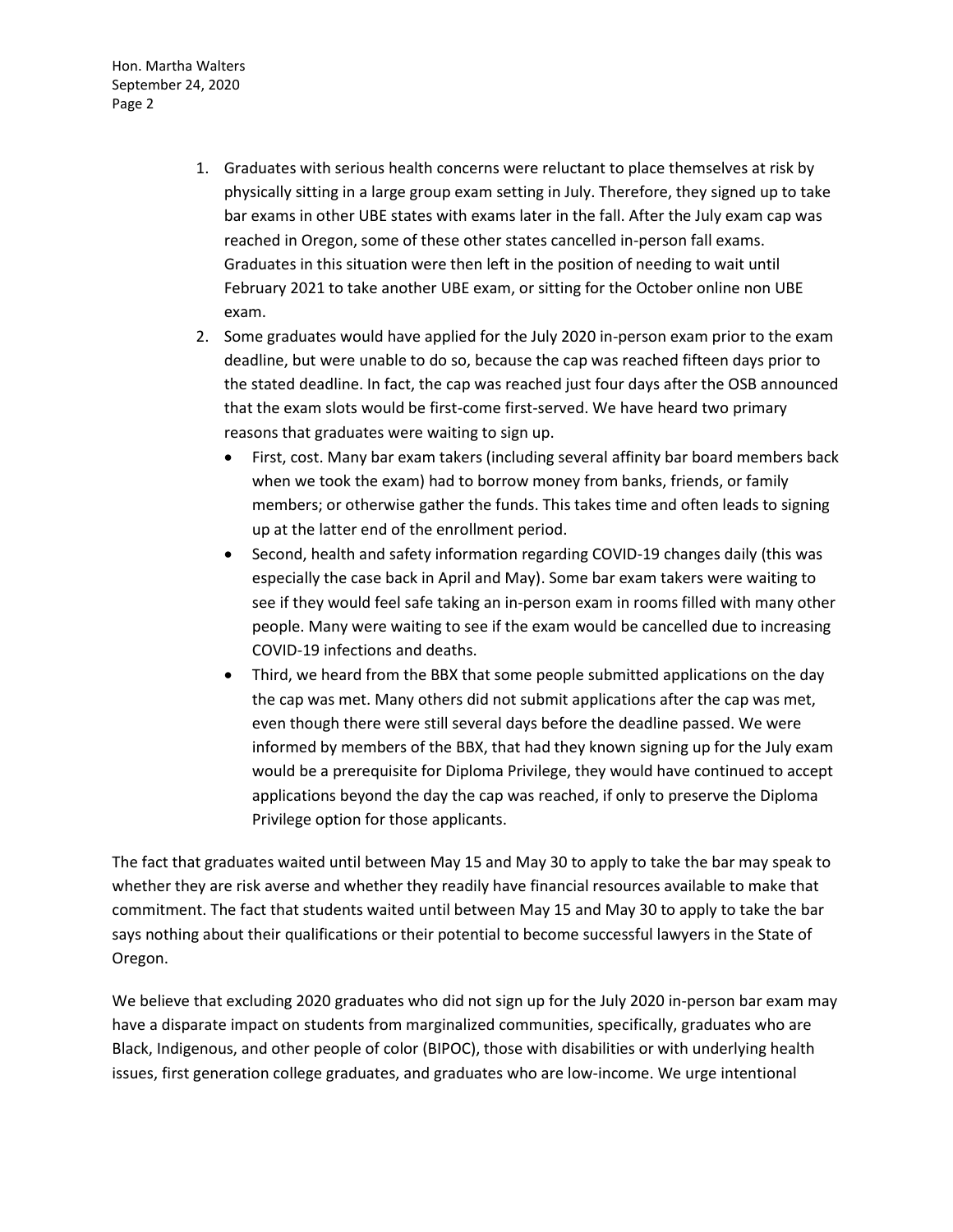consideration of how limiting Diploma Privilege to people who signed up for the July 2020 in-person exam will impact the diversity of the bar.

#### Support of ABA Resolution 10G

The COVID-19 pandemic is a global catastrophe and as such, Oregon is not the only jurisdiction weighing questions about how and whether to conduct bar exams, and how to license recent graduates amidst the outbreak. Our new graduates are a part of our legal community. They are balancing substantial student debt and the urgent need to support themselves and their families. In asking them to choose between taking an in-person exam that could put their health and the health of their loved ones in danger; taking an online exam that has been untested and requires access to expensive computer hardware; or forego taking the exam for a year and face the economic hardship of being unable to practice law; we are asking them to do something none of us had to do. Our new graduates are making this choice while navigating the hardships many of us are facing, including care taking for others, and trying to protect our own health. It is a choice fraught with danger and hardship. Forcing our new graduates to make this choice, is simply not fair.

For these reasons, OWLS, OFALA, OGALLA, and MBA support ABA Resolution 10G (attached). The resolution recommends three courses of action.

- 1. A halt to in-person bar exams until and unless public health authorities determine that the examination can be administered in a way that ensures the health and safety of bar applicants, proctors, other staff, and local communities, including appropriate social distancing and cleanliness throughout the facility where the exam is held.
- 2. Establishing temporary emergency measures to expeditiously license recent law school graduates and other bar applicants when public health and safety concerns preclude safe administration of an in-person bar examination. These measures could include many things, including the expansion of the Diploma Privilege already granted by the Oregon Supreme Court.
- 3. If administering a remote bar exam, test the reliability and security of the online platform in advance, provide reasonable accommodations to applicants for whom taking a remote examination would create a substantial hardship, and take other steps recommended in Resolution 10G.

We are now nearly six months into various levels of government mandated shutdowns due to the COVID-19 pandemic. According to current medical and scientific estimates, things will not change dramatically through the fall and winter, unless people take this illness seriously and start following strict social distancing guidelines. In late August, Governor Brown stated that on the course we are on now with COVID-19, schools will potentially be closed until April of 2021. We urge the Supreme Court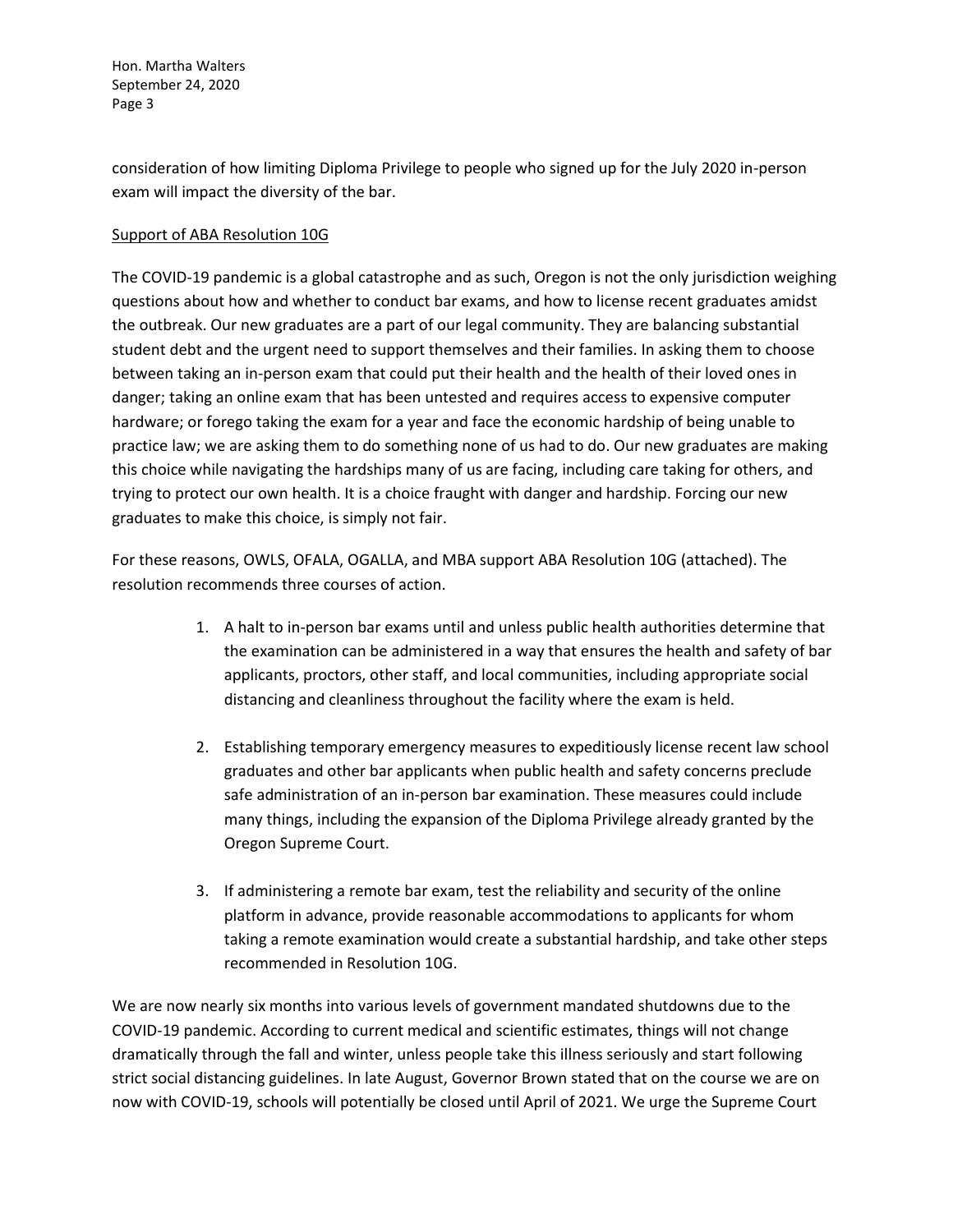and BBX to cancel the February 2021 in-person exam now and make alternate plans early, to give graduates guidance and options well before that exam date.

As mentioned in the previous section of this letter, OWLS strongly encourages the Supreme Court to expand Diploma Privilege for all 2020 graduates (including fall and winter 2020 graduates) who graduated from ABA-approved law schools with first-time bar passage rates of at least 86%. We also request that the court continue to monitor the pandemic and how it may affect current 3L students and 2021 graduates.

While online exams at first consideration seem like a reasonable alternative to unsafe in-person exams, many of the online exams that have taken place so far have had challenges with fairness, privacy, and technology. Some states like Michigan have had their online bar exam system crash during the exam. Other states have faced technological issues and had to cancel or change online exams just days before they were scheduled to take place.

OWLS, OFALA, OGALLA, and MBA share the concern of the National Coalition of Bar Associations of Color (CBAC) when it comes to the disparate impact that COVID-19 has had on communities of color and bar examinees of color. According to the CBAC, "As noted in the report accompanying ABA Resolution 10G on this issue, a recent survey showed 'a majority of bar applicants do not believe they have reliable internet access, and that white applicants are about 71 percent more likely to have such access when compared to black applicants.' The same survey noted that the majority of bar examinees 'do not have access to a quiet space to take a remote bar examination, with white applicants again being substantially more likely to have access to a quiet place than an applicant of color.' People of color and non-traditional students, who have already faced and conquered institutional challenges to complete their legal education, will face additional barriers in the event of additional delays."

We are very concerned about our 2020 graduates, especially our graduates from BIPOC and other marginalized communities. Some may have jobs lined-up already. Those jobs may be conditioned on them being licensed attorneys. Without expanded Diploma Privilege, or other creative alternatives to the bar exam, law school graduates may not be able to secure a job as expeditiously if they have to wait to take a bar exam when it is safe to do so. This is particularly relevant now, as our state and country are in a period of sharp economic downturn.

#### Future Licensing of Oregon Attorneys

In addition to concerns with the administration of the bar exam during the COVID-19 pandemic, OWLS, OFALA, OGALLA, and MBA request that we, along with members of other affinity bar associations, be a part of the conversation moving forward on how Oregon attorneys are licensed. Prior to the pandemic, the bar exam was still problematic. It has always had a disparate impact on examinees from outside the dominant culture. Like the Supreme Court, and Oregon State Bar, affinity bar associations are deeply